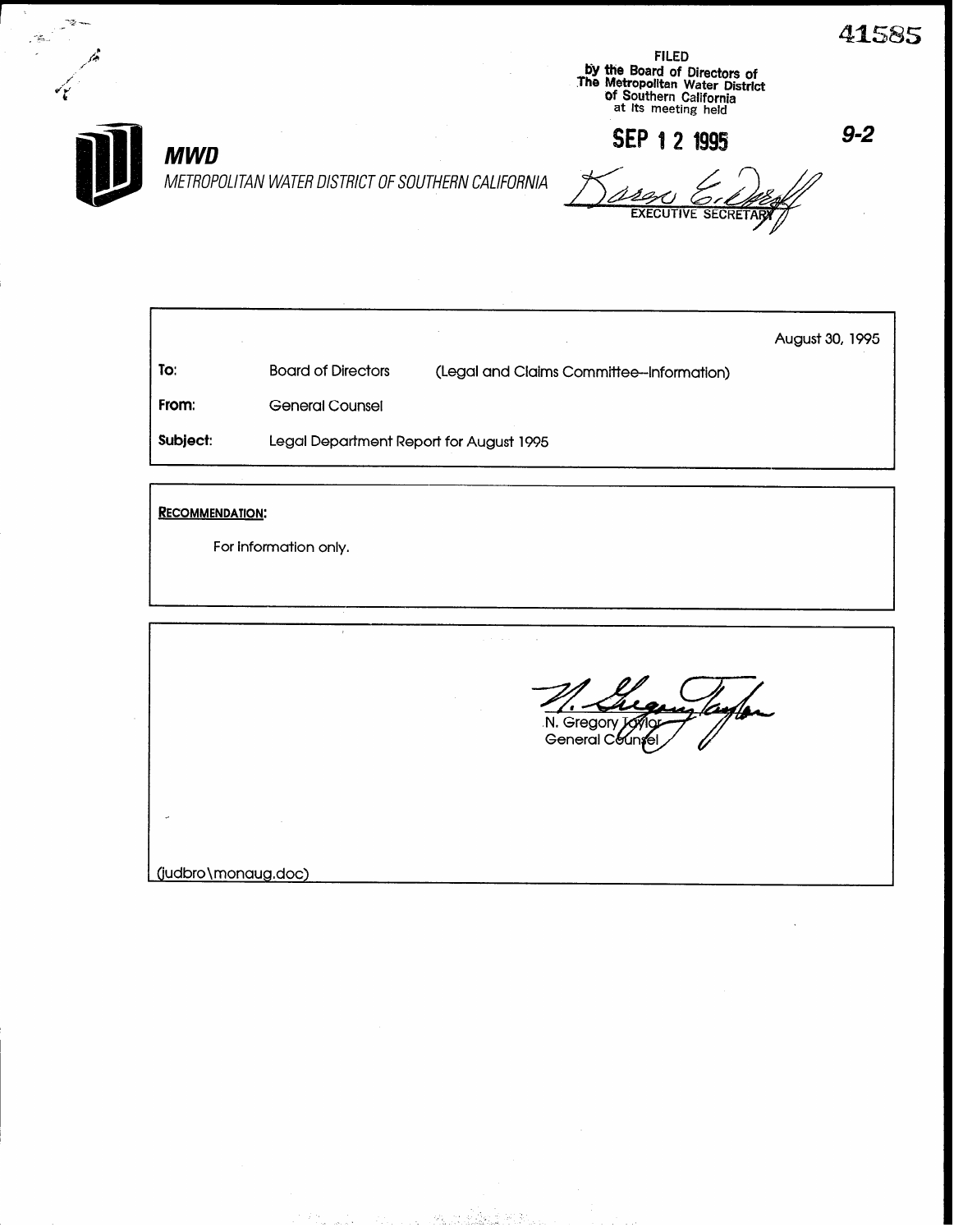\*

#### EXECUTIVE SUMMARY:

This report discusses significant matters with which the Legal Department was concerned during August 1995.

#### DETAILED REPORT:

I. Litigation

A. Proceedings in Which Metropolitan is a Party

1. San Joaauin Tributary Assn. v. SWRCB

The SWRCB is still assembling the administrative record for this litigation attacking its May 1995 Bay/Delta Plan. SWRCB's response to plaintiffs' complaint will be due within 30 days of the submission of the record to the court. General Counsel and General Manager staff are continuing to discuss intervention in the case by stipulation as part of the overall discussions with plaintiffs and others on resolution of San Joaquin River issues. Pleadings to support a motion to intervene have also been drafted in the event intervention by stipulation is not obtained. Intervention will most likely be by Metropolitan in conjunction with the State Water Contractors.

B. Proceedinas of Interest to Metropolitan '

None to report.

#### II. Resource Matters

#### 1. Bay/Delta Hearings

The SWRCB held workshops on August 29 and 30 with respect to a number of issues regarding implementation of the flow, export and other operational requirements contained in SWRCB's Bay/Delta Plan. General Counsel staff, along with General Manager staff, participated in drafting several joint comment documents, including: 1) State Water Contractor comments describing that organization's position on several implementation issues and urging SWRCB to support ongoing discussions with upstream groups with regard to a negotiated solution to water rights implementation by holding technical/informational workshops before commencing adversarial water rights hearings: 2) comments on behalf of the "Joint California Water Users," made up of most of the entities represented in the CUWA/Ag process, also urging SWRCB support of the discussions: and 3) a short statement on behalf of the CUWA/Ag group and non-project water users on the Sacramento and San Joaquin Rivers on the status of the discussions.

#### 2. County of San Joaauin, et al v. SWRCB

The SWRCB anticipates that it will have the administrative record for this action prepared by approximately October 9, 1995. This action challenges a SWRCB Plan. Pursuant to your Board's authorization, Metropolitan, in conjunction with the State Water Contractors, has obtained a stipulation to intervene in this matter in support of SWRCB: the stipulation, which is still being reduced to writing, will require responsive pleadings by Metropolitan/SWC 30 days after the record is filed with the court. SWRCB's response is due at the same time.

# 3. Golden Gate Audubon Society v. SWRCB

The Superior Court in Sacramento entered its order dismissing this action, without prejudice to plaintiffs' motion for attorneys' fees, on July 28, 1995. The order is in response to a motion to dismiss filed